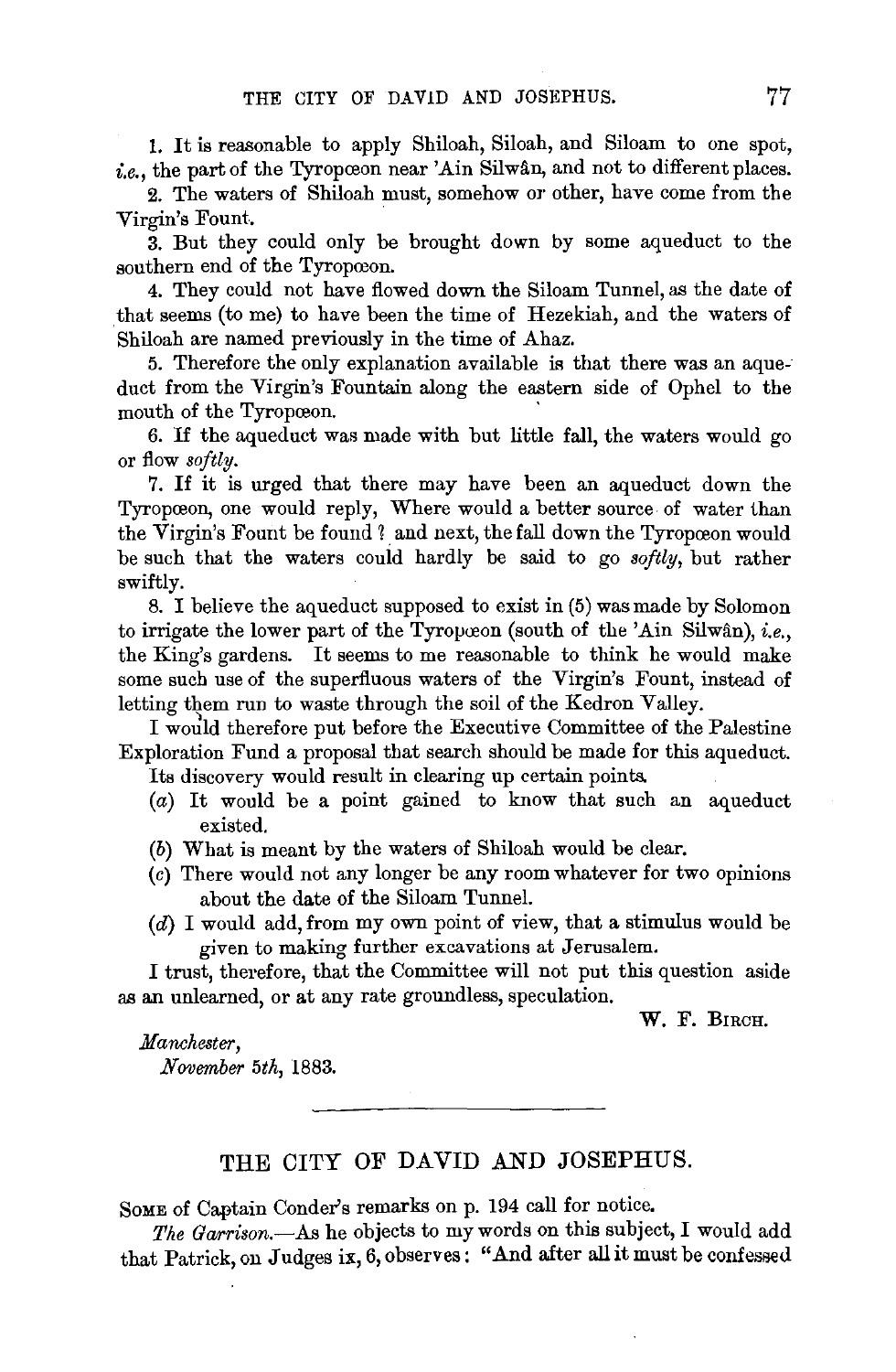that the *Hebrew* word *Matzab* doth not certainly signify a *pillar*, for I cannot find it so used in any other place of Scripture." How then am I wrong in saying that *Jfatzab* never means a *pillar,* and that it is an entire mistake to say it is rendered *pillar* in other passages *1* Judges ix, 6, is one ; but where is the second passage ? His favourite authority on 1 Samuel xiii, 3, mentions a garrison, not a *pillar,* so that it is *my* turn now to ask, "Is this another false statement of Josephus ?"

The fact is, Josephus is a most uncertain foundation on which to build. Even in cases where he can say *quorum pars magna fui* he sometimes iR *startling* rather than *accurate.* Who would not like to see the stone that at Jotapata knocked off a man's head and sent it *three* furlongs? The Jews might indeed have called that a *sacred* stone. The proposal to convert the *two garrisons* which, according to the Bible and Josephus, Jonathan smote into *one* and the same sacred *stone,* upset first at Geba and then on Bozez, I still claim to describe fairly as " an *idol* fancy." Jonathan commanded a division and was no contemptible (2 Sam. i, 21) foe. Would Captain Conder, with a thousand men, himself prefer shattering a *stone* column of the enemy to a living one ? Why then make a warrior like Jonathan into an iconoclast 1 On page 150 *seven* should be *six.* 

*The Nameless City.-I* regret that Captain Conder and others should be in doubt as to what I think the true site. See, however, *Quarterly Statement,* 1883, page 49, line 7, and page 51, line 38.

The Tomb of the Kings.—I need hardly repeat that Captain Conder said " it is a *fact*" (not a conjecture of his) that the tomb of Nicodemus is this tomb. He says of me that I have been "equally confident" that  $I$  knew "the exact place of the tombs of the Kings, on more than one occasion, but in very different situations." Can he point out the passages in these pages on which he grounds this statement? Is *equal confidence* shown by the if in *Quarterly Statement,* 1877, page 200, line 42, or by tbe *seven points*  distinctly said to be *assumed* in 1881, page 97, 99, or in the position given in 188:3, page 155, "an *area* of 450 *feet long by* 50 *feet broad?"* .And is this description, or even *the less than forty yards* of 1880, page 170, at all to be compared to the precision of Captain Conder's site, viz., the tomb of *Nicodemus ?* .

I only refer to this point because I hope the Committee will be led to excavate specially for the Tomb of David. But how can this be until a site has been named of reasonable area, which can both stand against all adverse criticism and also have reasonable probability in its favour 1

For Captain Conder, and others who have sought after Zion, to rally me on my failures or attempts is rash, as I can easily retort with crushing effect as follows.

True, I have been groping for six years on Ophel, so called-" an area of 10 or 15 acres "-for the entrance to the Tomb of David, *i.e.*, for a hole about 2 feet square, and buried some feet under the surface.

But others have also for years been running all about Jerusalem and looking everywhere for Zion except in the right place : one put the City of David on the Upper Hill, another at Antonia, another near the Holy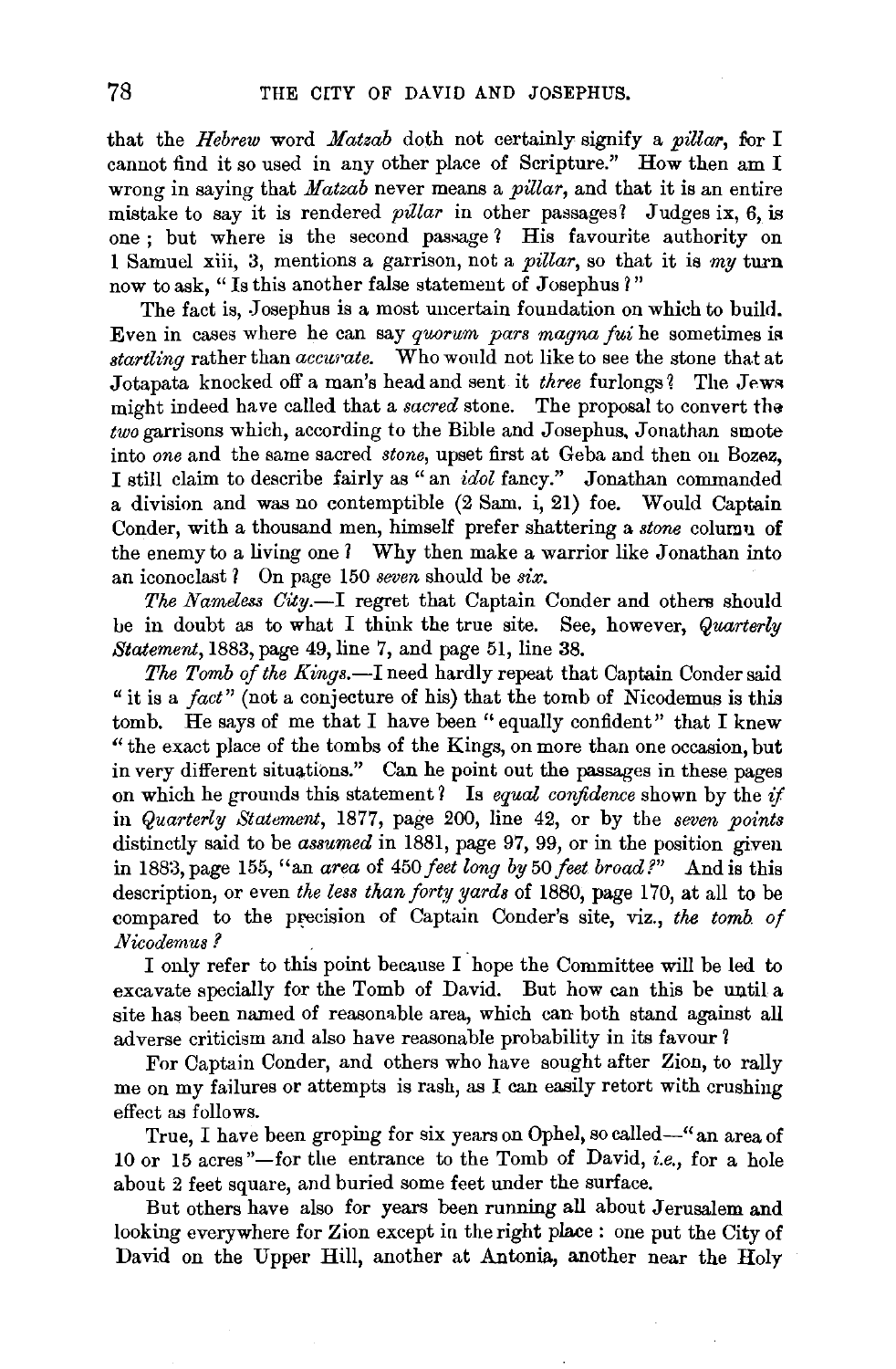Sepulchre, another just east of it, another of larger ideas thought that the whole of Jerusalem formed the City of David. They have been wandering all over the 300 acres, minus my 15, and you have not yet found, and never will find, in all that area, either the door of David's tomb or the famous City of David, an object a few ten thousand times larger than what I have been seeking for.

*Ophel (so called).-On* page 194, 1883, Captain Conder speaks of this as *"a hill* which was only walled in by later kings ; " but six lines after he · finds fault with me for speaking wrongly of the same spot as "the hill '' on the south of the Temple. I suppose he must have changed his mind in six lines. In exposing what I consider his radical errors about Jerusalem, I pointed out (1881, p. 97) what was apparentiy the position of Ophel. I can hardly blame him for not answering in detail the arguments given in *Quarte1'ly Statement,* 1881, pp. 94-97, and 1883, pp. 152-154, as they are simply unanswerable. I hope, however, that he or any one else who dissents from my view will try to answer them.

*The old wall*.-Captain Conder, after observing that Josephus says, "The old wall built by David and Solomon began on the north at Hippicus," asks, "Is this another false statement *1"* I am not aware of having alluded to this statement, yet I think Josephus is very near the truth. I would observe, however, that Josephus goes on to add that the same old wall passing above Siloam reached as far as Ophel, where it was joined to the eastern cloister of the Temple. Captain Conder will, I suppose, admit that the part of the wall from Siloam to this south-east corner was on Ophel so called, and his favourite authority further gives it as part of *the old wall.* And yet *(mirabile dictu)* only two lines after, Captain Conder describes the very site of this part of the wall as "a hill which was only walled in by later kings." Thus he himself actually rejects the very description of Josephus about which two lines before he asked me, "Is this another false statement ?" He says, "We" ( $I$  decline to be among the *we)* "are obliged to rely mainly on Josephus," and accordingly he will not allow me (if I wished) to say that the *beginning* of a statement of Josephus is false, while he himself, by his own *ipse dixit*, rejects the *end* of it as false.

The area of the City of David.-When I speak about *Zwn, the City of David,* Captain Conder appals me with the area of *Jerusalem.* But the size of the former had no more to do with that of the latter, than the area of the Tower of London with that of the City of London. I have again and again shown that *Jerusalem* and *the City of David* (i.e., *Zion)* are not in the historical passages of the Bible identical. (See 1878, p. 183 ; 18SO, p. 167; 1881, p. 97.)

J osephus, I am well aware, makes them the same, but the Bible does not ; and who that cares for accuracy will believe what Josephus says, when he does not agree with the Bible ? In this book of truth the line of distinction between Jerusalem and the City of David is sharply drawn. Of one or another king it is said quite twenty times, in the Kings and Chronicles, that he reigned in Jerusalem and was buried in the City of David. Surely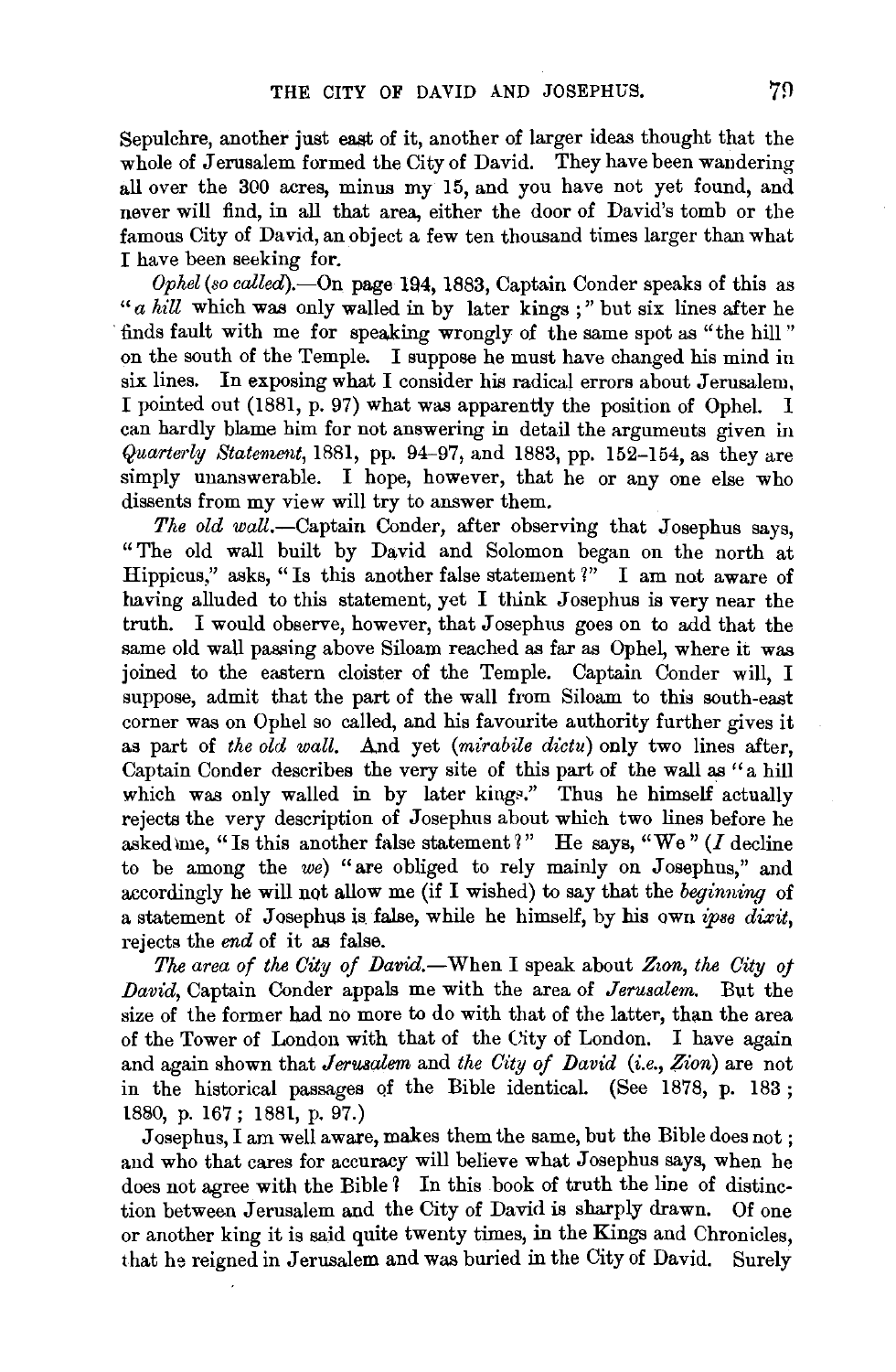if the two terms meant just the same thing we should have had some instance of a king *reigning in the City of David.* Of Amaziah it is written (2 Kings xiv, 20), "He was buried *at Jerusalem* with his fathers in the City of David." Why add the latter words if the two places were identical?

And now, having disposed of all objections, let me loose a Parthian shaft. I have given arguments for the Valley of Hinnom, Zion, and Acra, which none can answer, and (if they are discreet) will not try to answer.

For five years I have been urging that the Tyropœon was (part of) the Valley of Hinnom, and that the City of David was solely on Ophel so called.

Enough for me now (further success I leave to others) to have got the thin end of the wedge into the Jerusalem error. That it is being driven home can hardly be denied, when while Captain Conder, on page 194, seeks to scare me with terrible conclusions that do not follow from my premises, independent critics are found maintaining the view I hold.

On pp. 213, 215, Professor Sayee says: "The key to the whole position is the *fact* that the south-eastern hill, the so-called Ophel, represents Zion, the City of David. This  $fact$  once granted—and it is now no longer possible to deny it-&c."

Again, Professor Robertson Smith, in the "Encyclopædia Britannica," on Jerusalem, observes: "A third view places the City of David on the southern part of the Temple-hill, and this opinion is not only confirmed by the oldest post-Biblical traditions, but is the only view that does justice to the language of the Old Testament." I commend these two statements to Captain Conder's calm consideration.

Therefore to Zion's enemies, whose name is *legion,* I shout, Come on l You cannot get over the Biblical evidence. If  $I$  never strike another blow, the two Professors will" hold the bridge," and save the City of David from desolation.

I heartily agree with these two on the two points discussed, though I cannot at present go with them in the opinion that the Upper City of Josephus never formed part of fortified Jerusalem till after the time of Nehemiah. If I leave their theory in peace, a slow pen and doubtful leisure must bear the blame. I must make the same plea if I do not try to show in these pages that-

- (1) Gibeah of Saul was at Kh. Adasah.
- (2) The Cave of Adullam is the Cave of Khureitun.
- $(3)$  The perpendicular shaft at the Virgin's Fountain is "the Gutter" of 2 Samuel v, 8, though attributed to Hezekiah by all, I believe, except myself (1878, p. 184).
- (4) The Tomb of David (so far as I can discover) was in the position given in *Quarterly Statement,* 1883, p. 155.

I am glad to see an anonymous critic in *The Builder* (p. 545) coming to the aid of Captain Conder. This knight of the paper visor charges down upon my theory, confident of its destruction, and hopeful that the Fund will bury it by henceforth excluding from its pages "old unlearned speculations."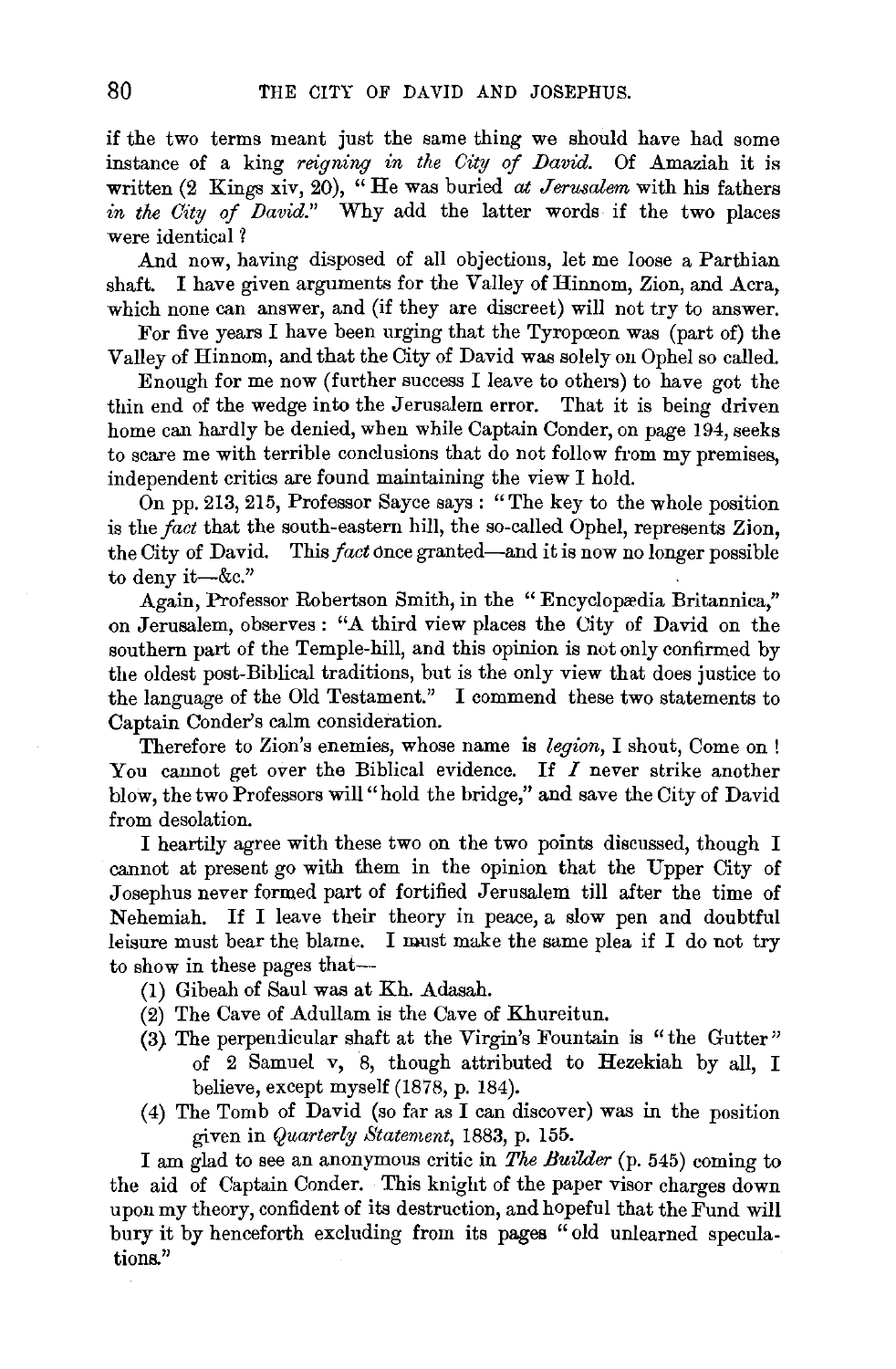I pause not to diacuss whether my theory is *old* or not, for I would rather at once cut his girth, and let him topple over.

This writer has a profound contempt of what I advance as "my arguments" for the true position of *Zion*. Accordingly, instead of labouring to meet them, he prefers re-echoing Captain Conder's declamation about the acres of *Jerusalem.* 

" Great is Josephus!" cries the one: "Great is Josephus!" answers the other, and, as this historian says David called Jerusalem the City of David, it is vain for me, in a feeble tone, to interpose again and again that the City of David was only part of Jerusalem. I have doubted Josephus (a thing which Captain Conder does whenever it suits him). Therefore, I am to be overwhelmed with alternative billows of indignation and pity, on the ungrounded charge of having made Jerusalem no bigger than a hamlet. In vain from time to time I have taken pains to explain that the City of David stood only on Ophel (so called), and that Jerusalem and the City of David are not convertible terms (1883, p. 154). But what do these two writers? Instead of trying to show that the places were one and the same, Captain Conder begins by speaking of the City of David, and then, with charming simplicity (I should say *adroitness*, only I think he is unconscious of his own legerdemain), he slips in (p. 195) *Jerusalem,*  instead of the City of David, in the words, "But Mr. Birch's *Jerusalem*, or City of David, is only 10 or 15 acres in area." After this, and tossing in *Moriah* (!) with a sort of *væ victis*, Captain Conder triumphantly shows that my statement, as doetored by him, is wrong ; while the other returns after him only to spoil, and finds out that the Jews would have to oocupy just one square yard apieee.

In 1878, p. 180, I made the following suggestion: $-$ " Gennath = (?) Gehennath Gate  $=$  Gate of the Valley of Hinnom  $=$  Valley Gate (2 Chron. xxvi, 9; Neh. ii, 13; iii, 13)." Captain Conder borrowed this conjecture from me (I am not aware that I borrowed it from any one), and further, he did me the honour of putting it both in his plan and on p. 349 in the "Handbook" (1879), and there it remains to this day. Again, in 1879, I occupied three pages in tracing the general outline of Nehemiah's Jerusalem, referring to (if not inserting) his plan of 1877, and actually making my Jerusalem *larger* than his within the first and seeond walls of Josephus.

But now (oddly enough), in 1883, Captain Conder has quite forgotten his debt to me, and mine to him. He even ignores his own "Handbook," whose pages witness that my Jerusalem was no "hamlet" of "10 or 15 acres ; " but occupied as great an area as his own.

Surely when the builder-on-sand critic tries to entice the Committee to cast me out, I may claim, by my appeal to the "Handbook," to have unhorsed Don Quixote. Why ever will some persons persist in advocating a *lost*  cause 1

I have totbank Mr. Besant for an admirable illustration, which I doubt not will make more converts than can pages of the closest argument. He says, "Did you ever see Old Sarum? It contained a cathedral with a